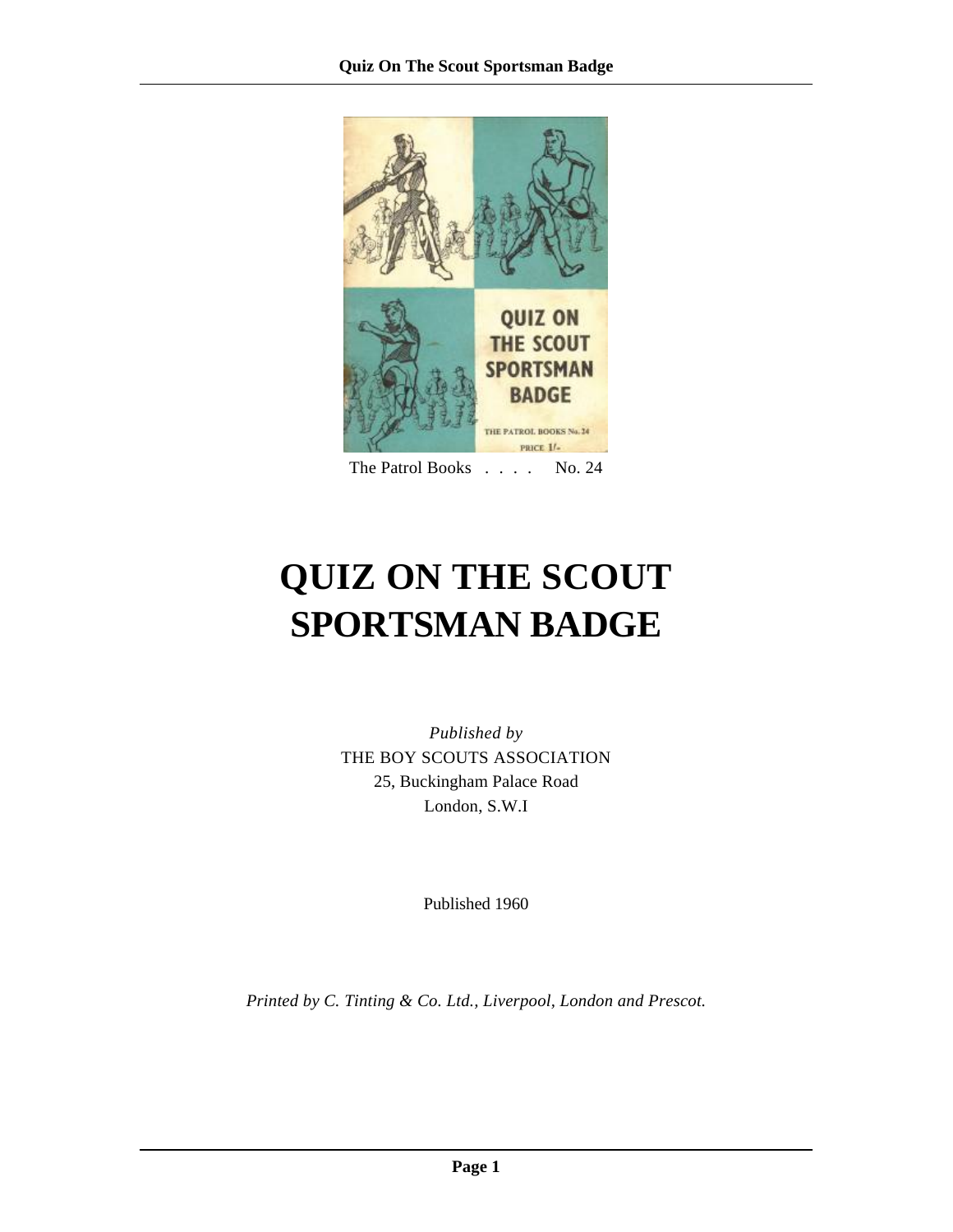Thanks to Dennis Trimble for providing this booklet. Downloaded from: "The Dump" at Scoutscan.com http://www.thedump.scoutscan.com/



Editor's Note:

 The reader is reminded that these texts have been written a long time ago. Consequently, they may use some terms or express sentiments which were current at the time, regardless of what we may think of them at the beginning of the 21<sup>st</sup> century. For reasons of historical accuracy they have been preserved in their original form.

If you find them offensive, we ask you to please delete this file from your system.

This and other traditional Scouting texts may be downloaded from The Dump.

## **SCOUT SPORTSMAN BADGE**

*1. Know the rules or laws of two outdoor games such as Rugby football, Association football, cricket, hockey, lawn tennis. Be capable of acting as an official such as referee or umpire or linesman.* 

*2. Take an active part in one winter and one summer team game and show reasonable proficiency and good sportsmanship.* 

*3. Know the names and performance of leading national and local players in two games chosen by the Scout.* 

(2) and (3) are up to you; we hope this little book will help you with (1). (For (3) you will obviously read the sports columns of national and local papers for the information.)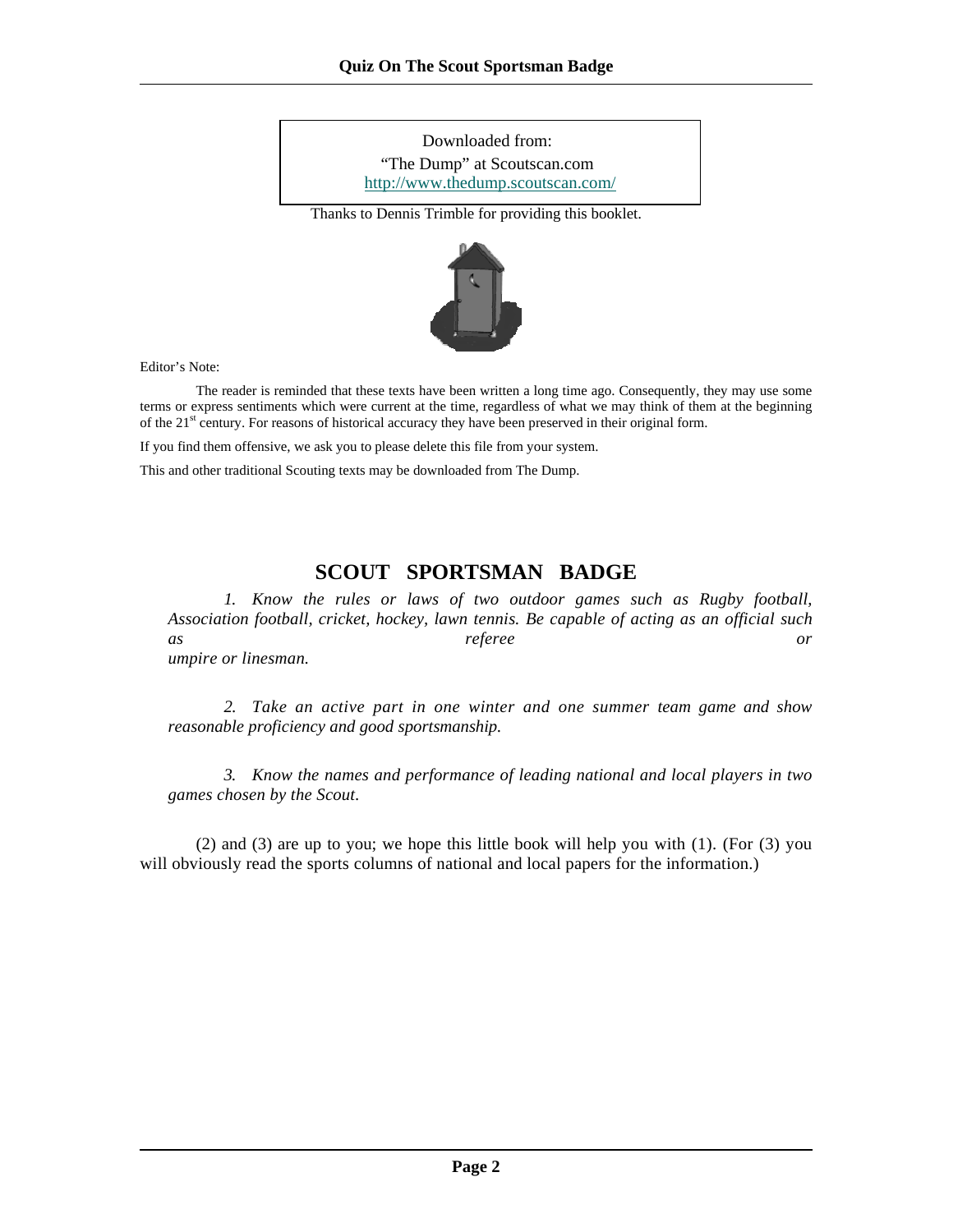In this book we are not proposing to ask you questions about the really elementary points of the games such as a Wolf Cub would be expected to know for his Sportsman Badge. So if you didn't take the Cub Badge we recommend that you get hold of the Wolf Cub Sportsman Badge Book and make quite sure you can answer all the questions there before you start these: –

#### **SOCCER**

- 1. What is the greatest length a football pitch ought to be? And what is the shortest length it can be?
- 2. What is its greatest width and its smallest?
- 3. Must the goalpost and crossbar have four sides?
- 4. What is the radius of the centre circle?
- 5. What objects must a referee have on him when he starts the game ?



- 6. If a goalkeeper handles the ball outside the goal area, what happens?
- 7. If one of a team kicks the ball over his own goal line (but not between the goal posts), what happens?
- 8. Can a goal be scored direct from a corner kick?
- 9. Which are the touch lines?
- 10. What is the wing-half s job?
- 11. What is the centre-half s job?
- 12. When cannot you be offside?
- 13. If in trying to head the ball you put your hands on an opponent's shoulders as you jump, what happens?
- 14. When you throw in the ball from the touch line may you:
	- *(a)* Throw in with one hand?
	- *(b)* Have part of each foot on or outside the line?
	- *(c)* Jump in the air as you throw?
- 15. If you have to leave the field through an injury or for some other reason what must you do before coming back to play again?
- 16. May players change their positions during a game?
- 17. Can you be offside from a corner kick?
- 18. Can you be offside from a goal kick?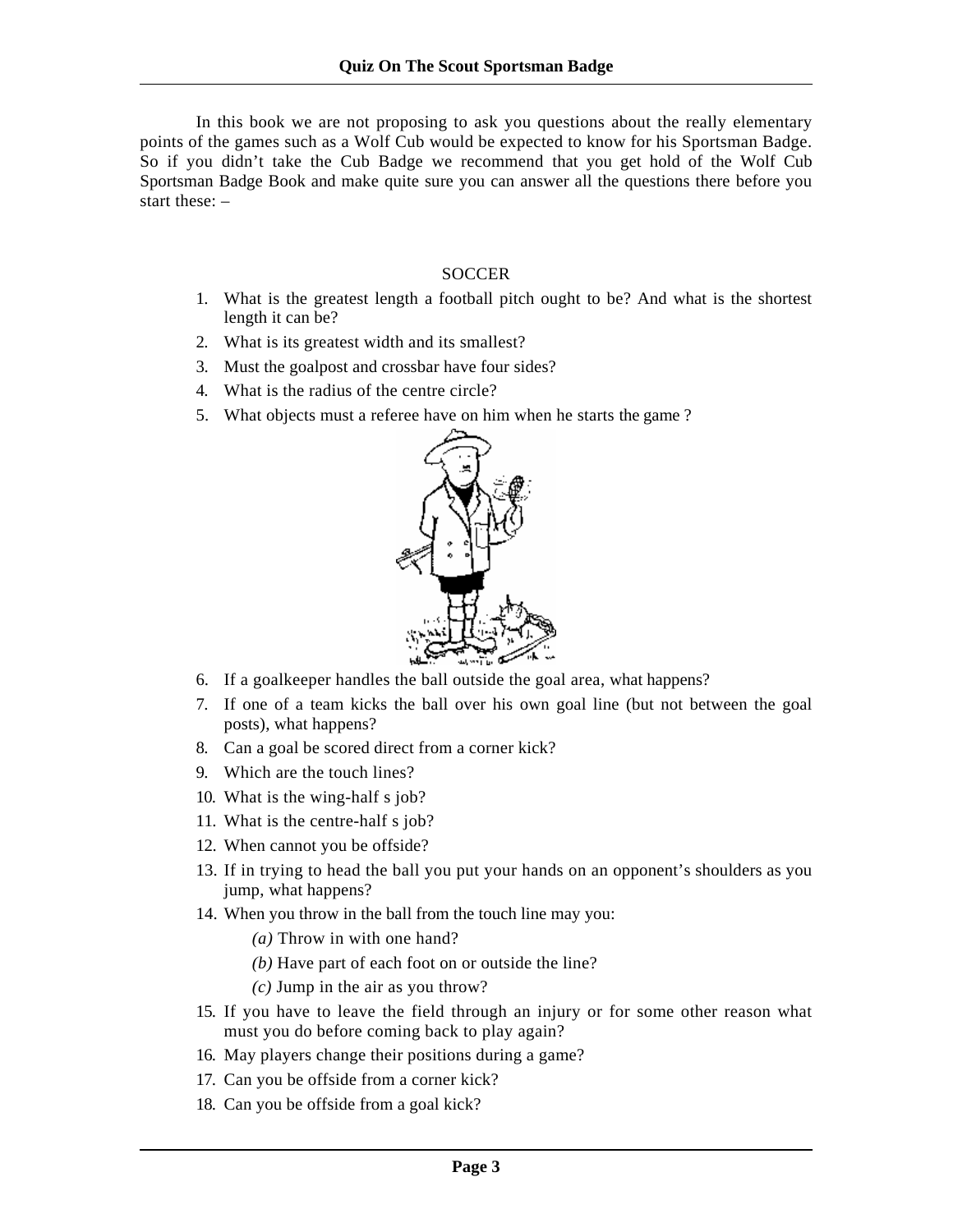- 19. Can you be offside from a throw-in?
- 20. If the goalkeeper pushes an opponent with the ball, what happens?



- 21. What is the difference between a direct and an indirect free kick?
- 22. How does the referee signal the latter?
- 23. How far must players of the opposing side be away from the ball for:
	- (a) A direct free kick?
	- (b) An indirect free kick?
- 24. When may not the same player kick the ball twice?
- 25. May you remove the corner flag before taking a corner kick?
- 26. May the ball be moving when a free kick is to be taken?
- 27. Suppose a player, from a free kick, kicks the ball into his own goal. What happens?
- 28. If a player kicks the ball into his opponents' goal-from an indirect free kick, what happens?
- 29. If you are taking a penalty and the ball hits the crossbar and bounces back into play, may you try again?
- 30. If you are taking a penalty may you take it by passing the ball backwards for another player to kick?
- 31. If, when throwing in the ball, you throw it directly into:

(a) your opponents' goal; (b) your own goal; what happens?

- 32. If a goalkeeper takes a goal kick into a strong wind and the ball having passed the penalty area is blown back and the goalkeeper touches it with his hand but fails to stop the ball going into the goal, what happens?
- 33. What is the F.A. Charity Shield?
- 34. Is the football season longer in England or in Scotland?
- 35. What nationality was the donor of the World Cup?
- 36. Do you know the name of the Chelsea and England footballer who also at one time held the High Jump record?
- 37. What is the present (1960) maximum weekly wage in the Football League in England, and in Scotland?
- 38. Who holds the record for goals scored in a league match?
- 39. What are the real names of the following:
	- (a) Throstles (c) Magpies (e) Saints
	- (b) Canaries (d) Lions (f) Posh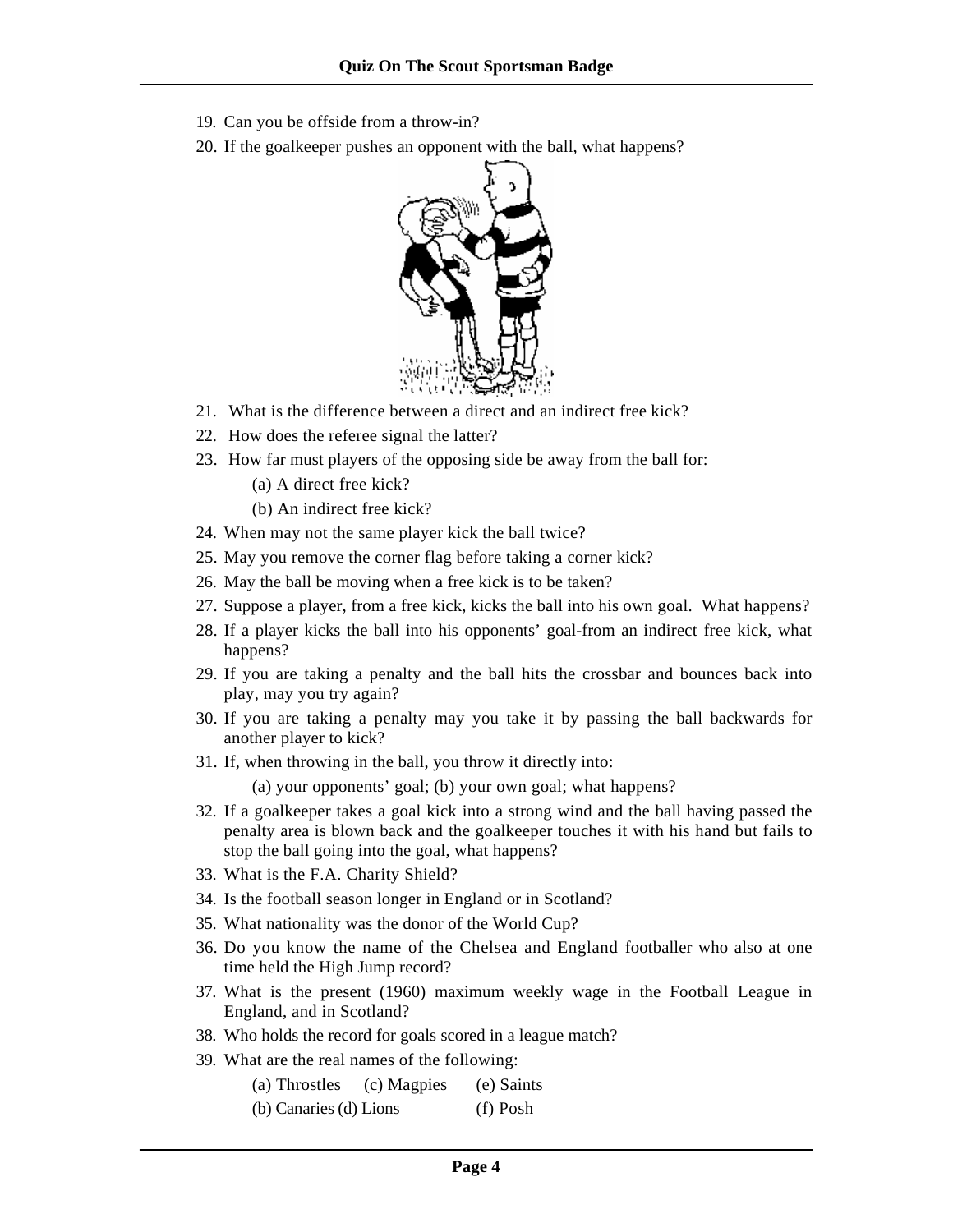#### ANSWERS **SOCCER**

- 1.130 yards; 100 yards.
- 2.100 yards; 50 yards.
- 3.No. They can be square, rectangular, round, half-round.
- 4.10 yards radius.
- 5.Whistle, watch, notebook and pencil.
- 6.He is penalised for handling the ball.
- 7.The attacking side is awarded a corner kick.

8.Yes.

- 9.The two lines bordering the longer sides of the pitch.
- 10.To support his forwards and to mark the opposing inside forward.
- 11.To mark the opposing centre-forward.
- 12.(a) In your own half.
- (b) From a goal kick, a corner kick, throw-in, or from a ball drop by the referee.
- (c) You are behind the ball when it is played by a member of your side.
- (d) When there are two of the opposing side between you and the goal.
- 13.It's a foul and an indirect free kick is awarded to the other side.
- 14. (a) No. (b) Yes. (c)No.
- 15. Receive the referee's permission to take part in the game again by signalling from the touch-line.
- 16. Yes (but the goalkeeper must notify the referee before doing so).
- 17. No.
- 18. No.
- 19. No.
- 20. A penalty.
- 21. A goal can be scored "direct" from a direct free kick, that is without anyone else touching it but the kicker. From an indirect free kick a goal can only be scored after someone else has touched it.
- 22. By raising his arm before blowing his whistle to indicate an indirect free kick.
- 23. 10 yards in each case.
- 24. At kick-off or when taking a penalty or a free kick.
- 25. No.
- 26. No.
- 27. A corner is awarded to the other side.
- 28. A goal kick.
- 29. No, not until someone else has touched the ball.
- 30. No.
- 31. (a) A goal kick to the other side. (b) A corner kick to the other side.
- 32. The referee awards the other side an indirect free kick.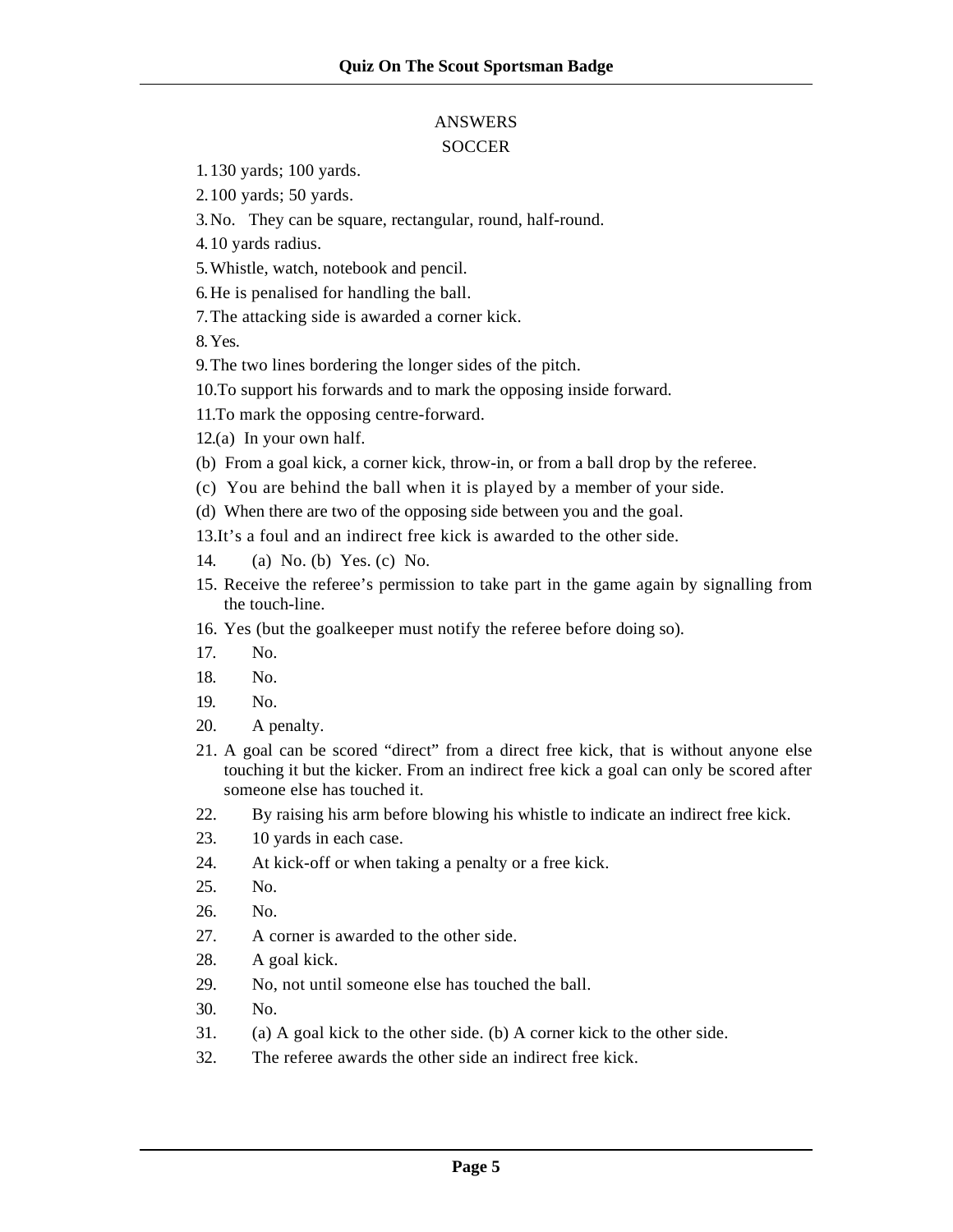33. A match normally played between the F.A. Cup holders and the winners of the League Championship: played out of the normal season, the proceeds going to charity.

34.Scotland.

35.French.

36.Howard Baker.

37.England: £20 in the season and £17 out of season. Scotland: No fixed amount.

38.Joe Payne of Luton and later of Chelsea.

39.(a) West Bromwich Albion. (d) Millwall.

(b) Norwich City (e) Southampton.

(c) Newcastle United. . (f) Peterborough.



#### RUGBY FOOTBALL

- 1. Why is it called Rugby?
- 2. How is the game started?

3.What is the exception to the statement in the answer to Question 2?

4.Is it permissible to lie on the ball?

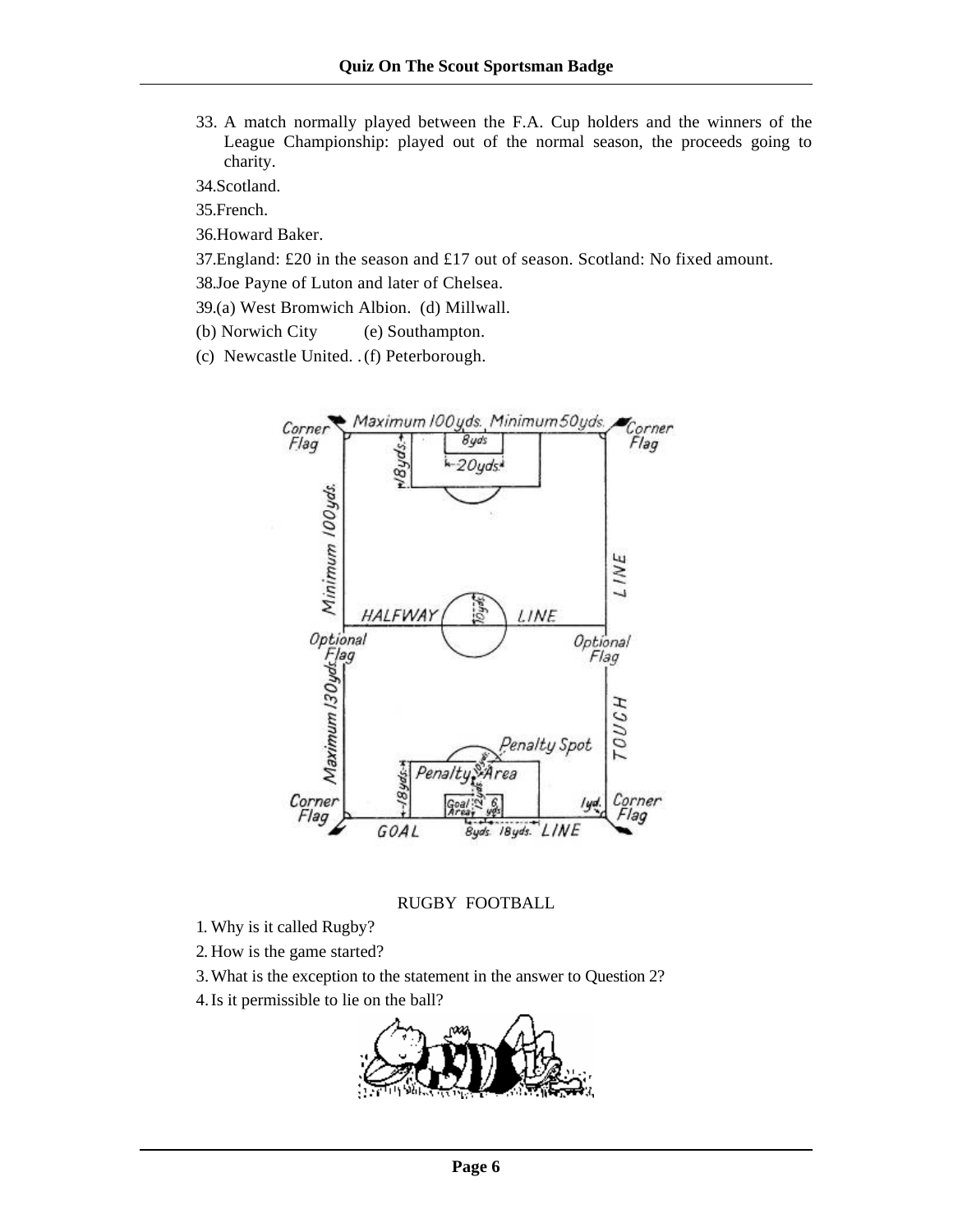5.If you are tackled, what must you do with the ball?

6. How must the ball be put into a scrummage?

7.If from the kick-off the ball goes direct into touch, what happens?

8. Does Rugby have any rules?

9.Describe three infringements for which penalties may be given?

10.Where is the touch in goal?

11.What is the penalty for deliberate waste of time?

12.What is a penalty try?

13.For what must extra time be allowed?

14.What is the height of the goalposts?

15.Why is it called a try?

16.How is a mark obtained?

17.What is the advantage rule?

18.How does a Touch Judge indicate that the ball has been thrown in fairly?

19.Has a Touch Judge any absolute authority?

20.How many players constitute a team?

21.How must the ball come out of the scrum?

22.Explain the method of scoring.

23.If a player is injured and has to leave the field, may he return?



24.When a place kick is taken at goal where must the kicker's team be?

25.Where is a penalty try awarded?

26.Which teams compete for the Calcutta Cup?

27.What prominent English Rugby player is a Member of Parliament?

28.Who are (a) The British Lions? (b) The Springboks? (c) The All Blacks?

29.Explain three important differences between Rugby Union and Rugby League.

30.Where are International matches usually played in Great Britain?

31.Which countries take part in the International Championship?

32.What different form of Rugby is very popular towards the end of the season?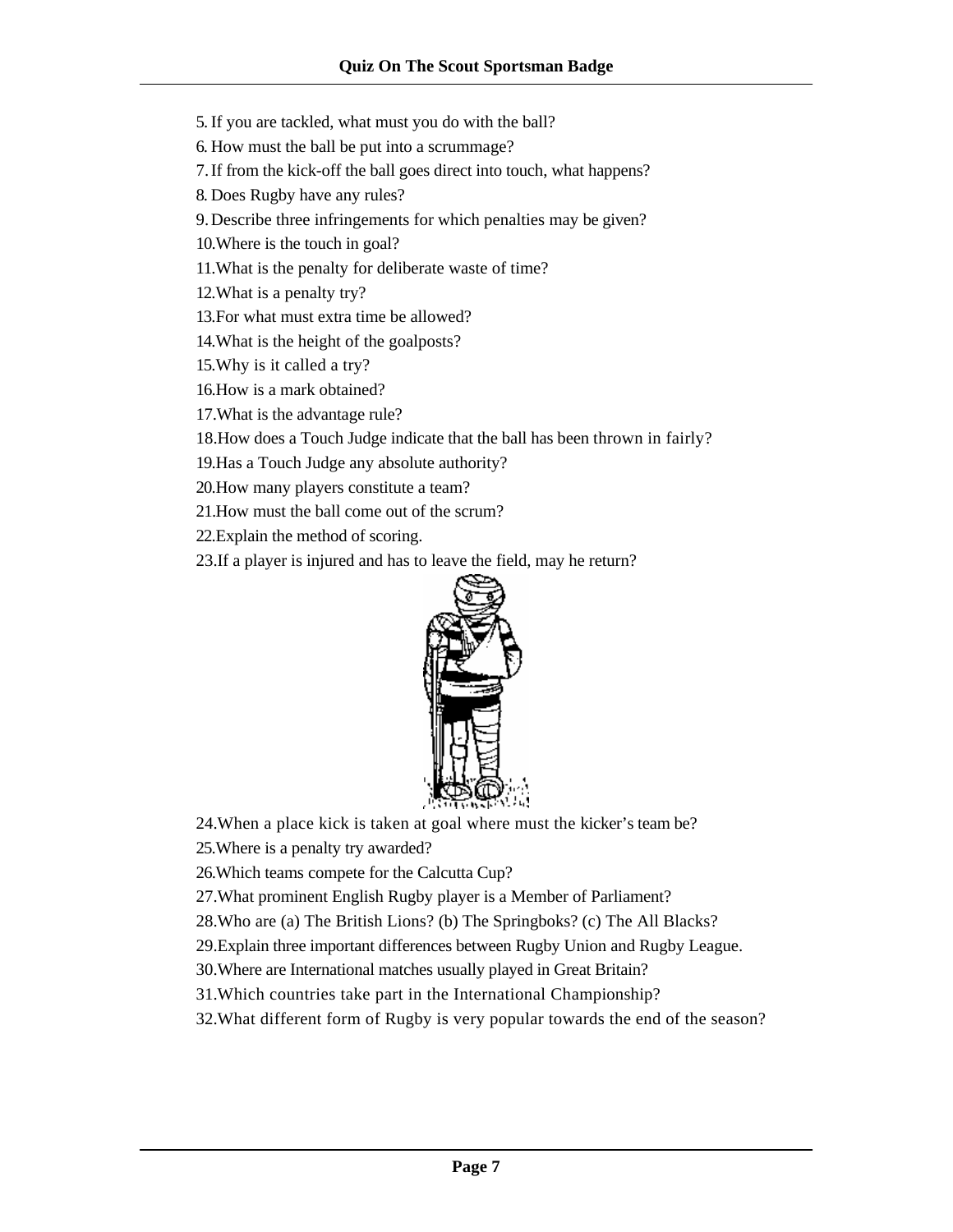#### ANSWERS

#### RUGBY FOOTBALL

- 1. Because it originated at Rugby School.
- 2. By one man in the team which loses the toss place kicking the ball at least ten yards forward.
- 3. When a member of the opposing side touches the bill before it has gone ten yards.
- 4. No. A player must immediately play the ball, get up, or roll away from the ball.
- 5. Release it immediately.
- 6. Without delay: perfectly straight at moderate speed.
- 7. A scrummage is formed at the centre.
- 8. No, it has laws.
- 9. Off-side; feet up in the scrum; obstruction.
- 10. The area immediately behind each goal line.
- 11. A penalty kick at the place where the infringement takes place.
- 12. When in the referee's view a try would certainly have been scored but for some infringement on the part of the defending team.
- 13. Time lost through injury.
- 14. No height is laid down.
- 15. Because it entitles the team scoring a try to try for goal or conversion.
- 16. By simultaneous clean catching of the ball, marking the ground with the heel, and calling "Mark".
- 17. Discretion given to the referee to allow play to continue if in his opinion the nonoffending team would be placed at a disadvantage if he awarded a penalty.
- 18. By lowering his flag.
- 19. No. He can always be over-ruled by the referee.
- 20. 15 is obviously the correct answer, but it is not the complete answer as the wording says, "A Match shall be played by not more than 15 players in each team".
- 21. See diagram.
- 22. A try: 3 points.

A goal from a try, in which case the try shall not count: 5 points.

A goal from a free kick or penalty kick: 3 points. A drop goal otherwise obtained: 3 points.

- 23. Yes, but only with the permission of the referee.
- 24. Behind the kicker.
- 25. Between the goalposts.
- 26. England and Scotland, played alternately in the two countries.
- 27. Sir Wavel Wakefield.
- 28. (a) The British Isles Touring Team. (b) The South African National Team. (c) The New Zealand National Team.
- 29. Rugby Union: 15 a side—Rugby League: 13 a side. Rugby Union kicking direct into touch – Rugby League, the ball must bounce into the field of play. Rugby Union: 3 points for a penalty – Rugby League: 2 points.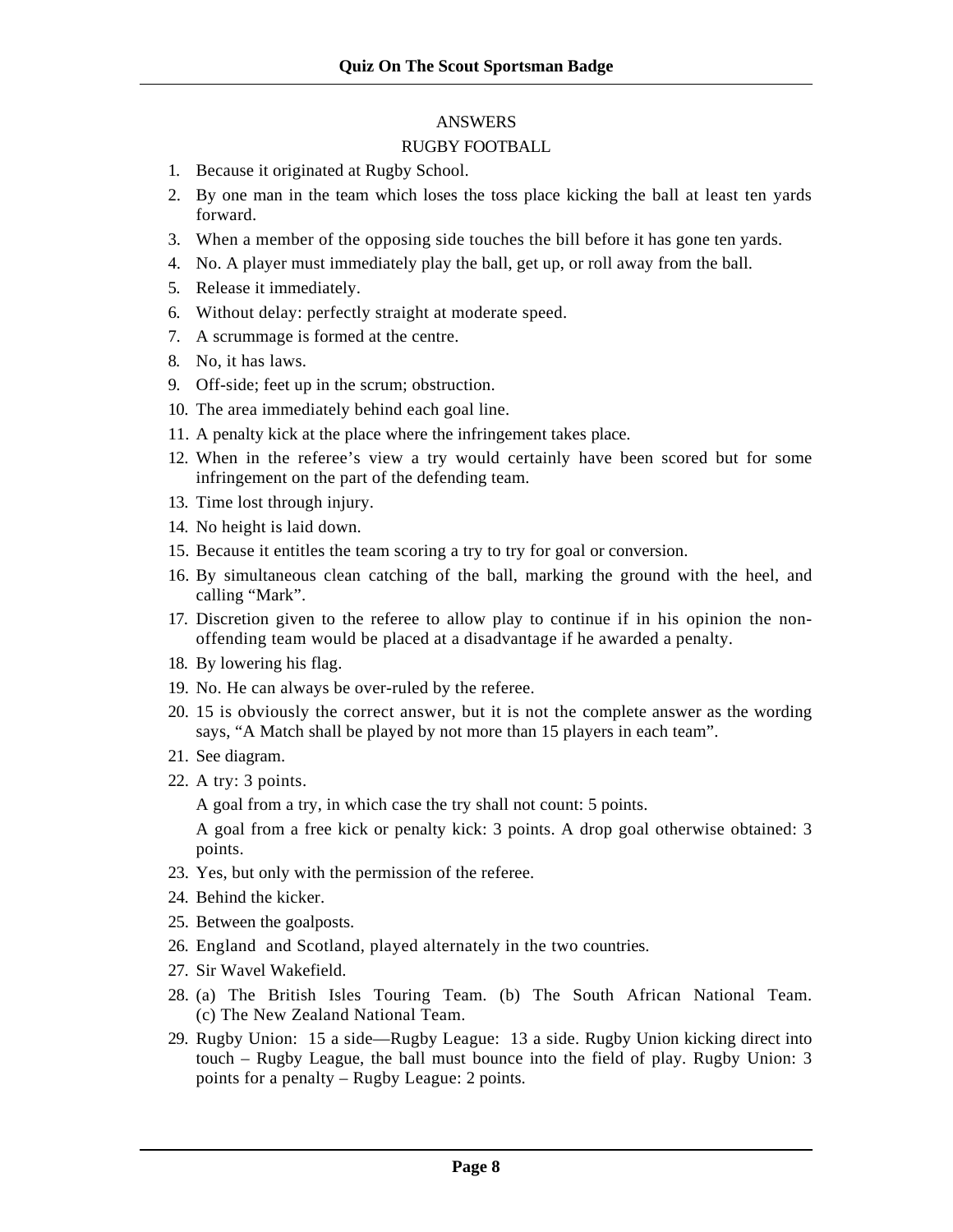- 30. England Twickenham. Wales – Cardiff Arms Park. Scotland – Murrayfields.
- 31. England, Scotland, Ireland, Wales, France.
- 32. Seven a side.



#### CRICKET

- 1. What is a no-ball?
- 2. If you were an umpire, how would you signal it?
- 3. What difference does a no-ball make to the score?
- 4. Who sets the field, i.e., tells the players where they should field?
- 5. In a first-class match when can a new ball be called for?
- 6. What is a googlie?



7. What, in cricket, is a chinaman?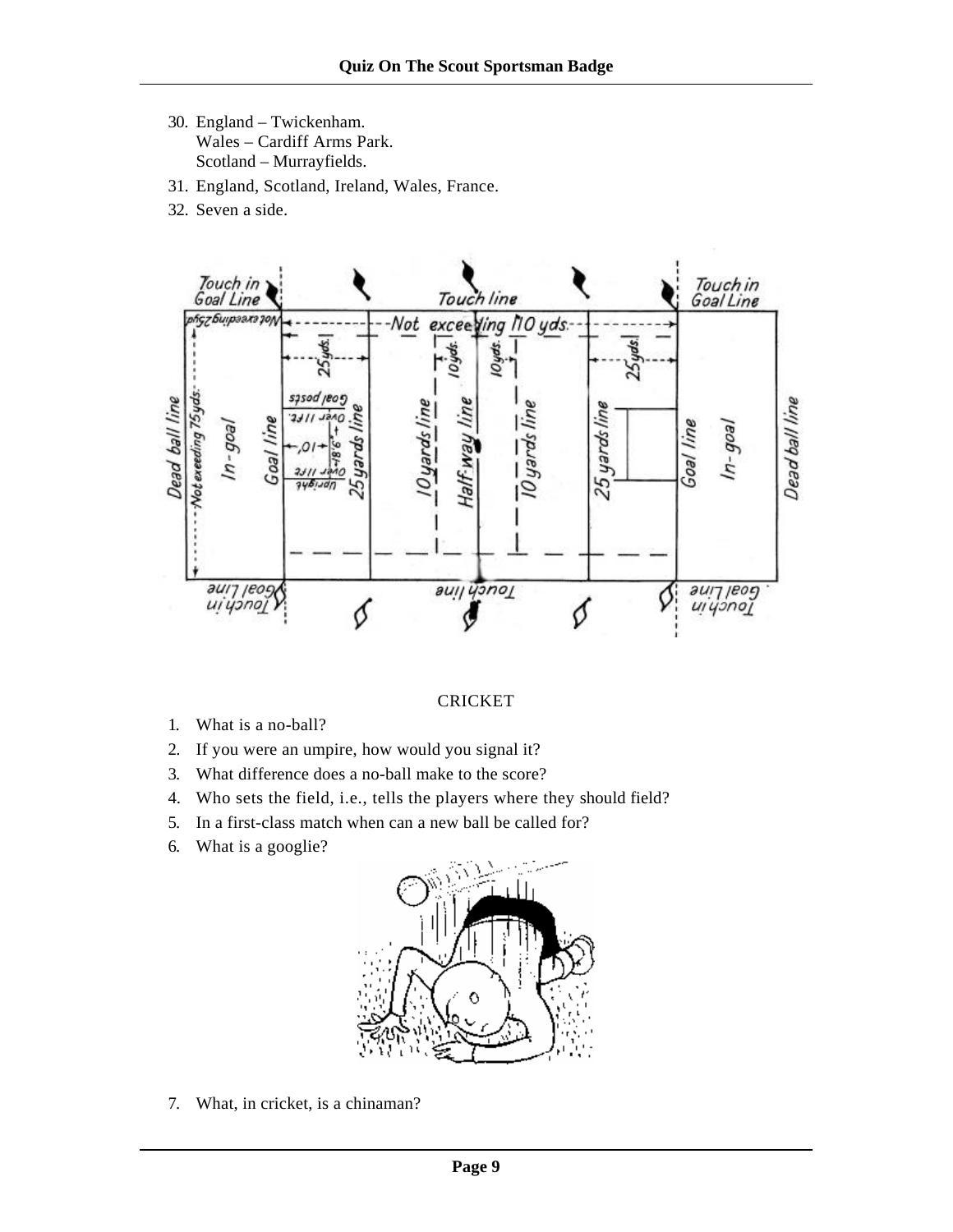- 8. When can a captain ask the opposing team to follow on:
	- (a) In a three-day (or more) match? (b) In a two-day match? (c) In a one-day match?
- 9. How far is a boundary in a first-class match?
- 10. Does (a) a no-ball, (b) a wide count in an over?



- 11. If a fielder is standing within the boundary but leans back to catch the ball so that his hands are over the boundary is the batsman out?
- 12. What is the difference between a bye and a leg-bye?
- 13. Can you change the wicket-keeper after an innings has started?



- 14. If a member of the team is taken ill after the game has started may a substitute for him: (a) bat? (b) field? (c) bowl?
- 15. If a fielder trying to catch a ball struck by the batsman knocks it into the hands of another fielder who then catches it, is the batsman out?
- 16. What is a bump ball?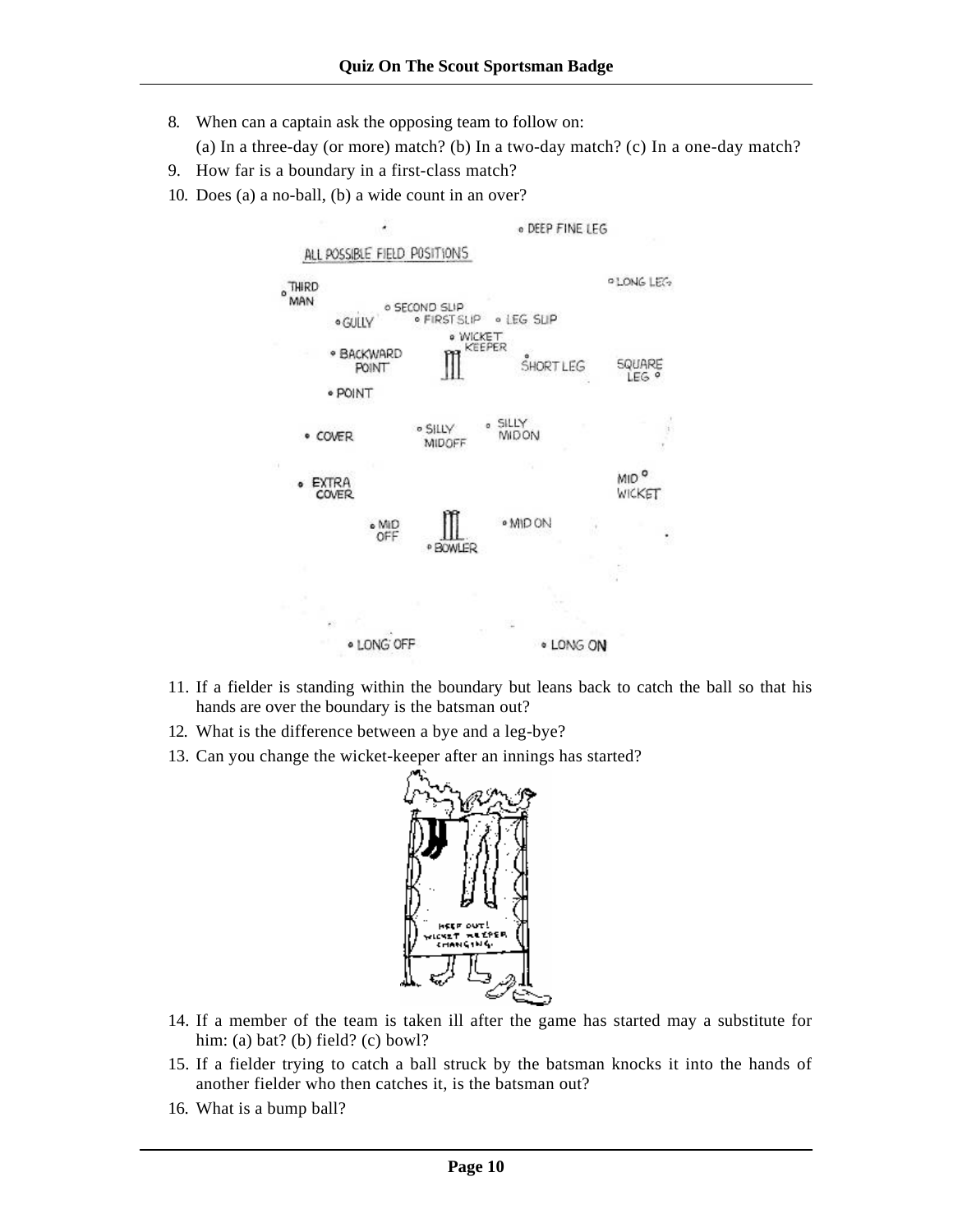- 17. What is a late-cut?
- 18. How many different ways can you write down for a batsman to be "out"?
- 19. What would an umpire be signalling when he:
	- (a) lifted his forefinger? (b) raised both arms above his head? (c) raised his knee and patted it?



- 20. What is the difference between bowling "round" and "over" the wicket?
- 21. What is a maiden over?
- 22. When he is stumping or hoping to stump a batsman what must the wicket-keeper be sure of?
- 23. When is a batsman "Out 1 b w"?
- 24. What, in cricket, is the difference between a tie and a draw?
- 25. If a batsman strikes the ball which knocks down the wicket at the other end, is the batsman out?
- 26. At what period in an innings may a captain "declare" (his innings closed)?
- 27. How far distant is the popping crease from the wicket?
- 28. What in cricket slang is meant by:
	- (a) a duck?
	- (b) a pair of spectacles?
- 29. Owing to a misunderstanding in going for a run, the two batsmen find themselves in the middle of the pitch and by some quick fielding, both their wickets are thrown down before they can get back to their crease. Are they both out?
- 30. What is a full toss?
- 31. What is the general rule for "calling for a run"?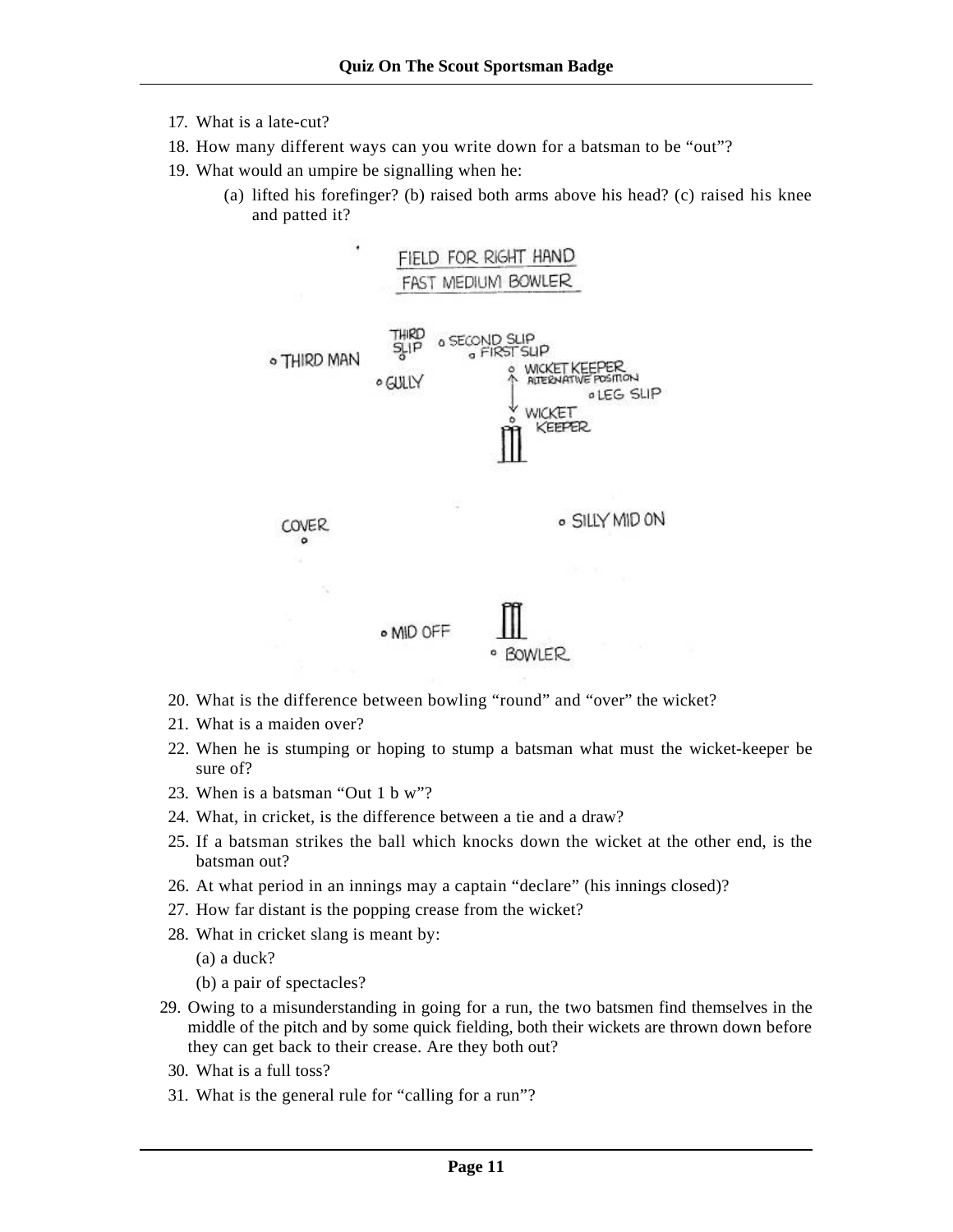- 32. If an umpire bends an arm upwards to touch his shoulder with the tips of his ringers, what is he signalling?
- 33. Which are the six main grounds in England used for Test Cricket?
- 34. In what country is the Currie Cup played for?
- 35. In what country is the Plunket Shield played for?



#### ANSWERS

#### CRICKET

- 1. A ball which is delivered but according to the Umpire the bowler has offended against the laws of cricket.
- 2. By shouting "No ball" and extending one arm horizontally.
- 3. The batsman scores any runs he may run. If none is run then the batting side adds one run to its score as an "extra (no ball)".
- 4. The captain in consultation with the bowler.
- 5. At the start of a new innings, or after 65 overs have been bowled (or outside the U.K., after 200 runs have been scored).
- 6. A googlie is a ball which breaks to the leg (i.e. an off-break), but is bowled with a legbreak action.
- 7. A googlie from a left-handed bowler.
- 8. (a) When his side leads by 150 runs.
	- (b) When his side leads by 100 runs.
	- (c)When his side leads by 75 runs.
- 9. 75 yards.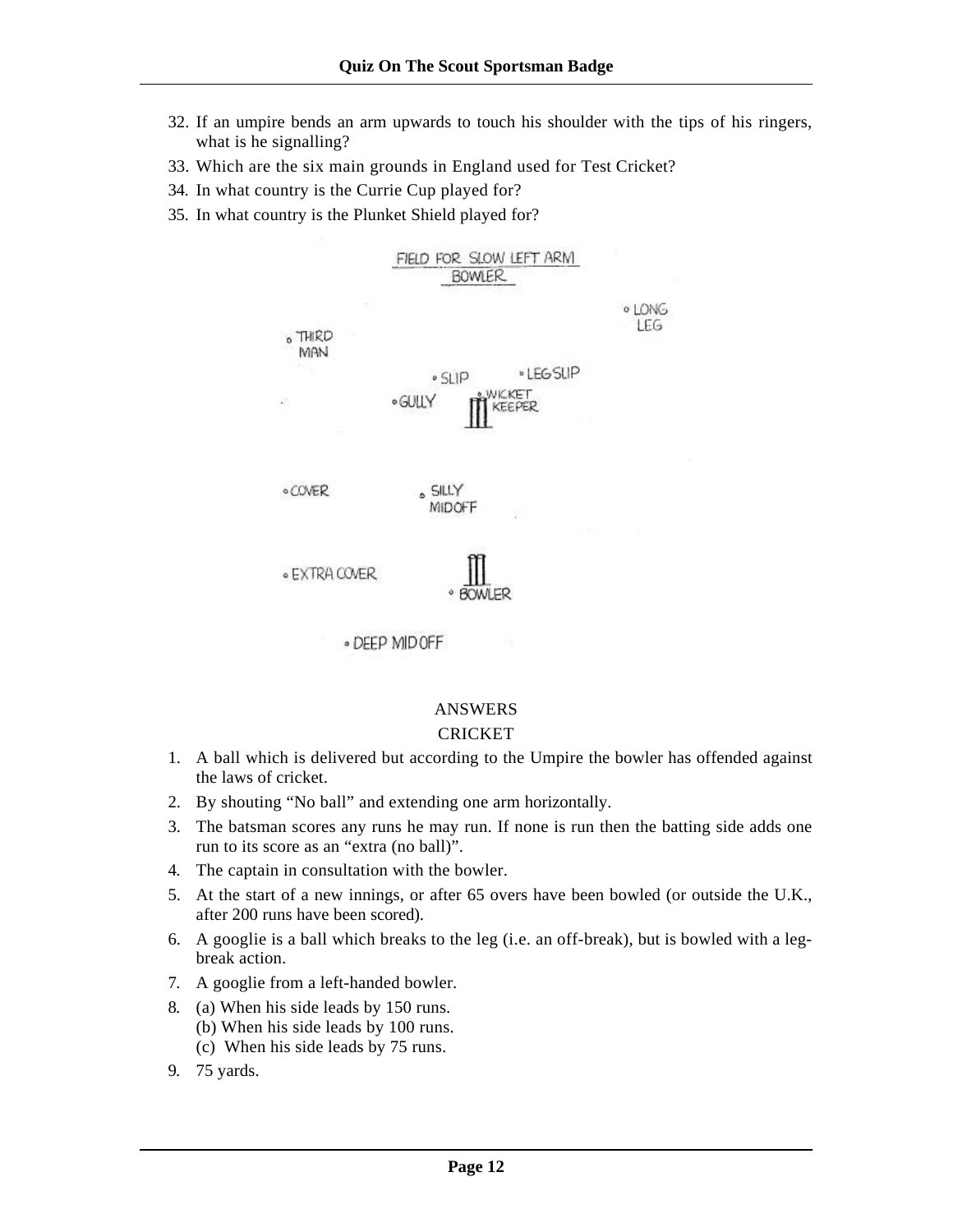- 10. No.
- 11. Yes.
- 12. Runs scored when the ball passes the batsman without contact with his bat or his person are byes; runs scored when the ball touches the batsman but not his bat or his hand.
- 13. Yes.
- 14. (a)No. (b) Yes. (c) No.
- 15. Yes.
- 16. A ball that has hit the ground before being caught.
- 17. A cut by the batsman taken at the last moment in which the ball is forced downwards and backwards through the slips.
- 18. Bowled; caught; handled the ball; hit the ball twice; hit wicket; leg before wicket; obstructing a fielder; run out; stumped.
- 19. (a) Out.
	- (b) six.
	- (c) Leg bye.
- 20. For a right-hand bowler "round" means that he bowls to the right of the wicket, and "over" to the left of it. For a left-hand bowler to the left of the wicket is "round" and to the right of the wicket is "over".
- 21. An over from which no runs are scored.
- 22. He is holding the ball, and he knocks the bails off from behind the stumps and not from in front of them.
- 23. When a delivery is obstructed by the batsman on his pads he can be given out l.b.w. if in the opinion of the Umpire the ball would have hit the stumps.
- 24. A draw is a match in which one side hasn't beaten the other by scoring more runs. A tie is when the sides score, at the end of the game, exactly the same number of runs.
- 25. No, unless it has touched someone on the way *and* the batsman is out of his crease.
- 26. In a three-day match at any time on the second or third day. In a two-day match at any time but on the first day not later than 1 hour 40 minutes before drawing stumps. In a one-day.
- 27. Four feet in front and parallel with the bowling crease.
- 28. (a)A batsman out before he has scored.
	- (b) A batsman out before he has scored in both innings of the same match.
- 29. No; only the one whose wicket is down first, and he is the one nearer to the stumps hit.
- 30. A ball that is delivered without pitching between the wickets.
- 31. The striker calls if the ball is hit in front of the wicket and his partner if the ball is hit behind the striker's wicket.
- 32. That a batsman has run a short run.
- 33. Edgbaston Birmingham. Trent Bridge – Nottingham. Lords. Headingley – Leeds. Old Trafford – Manchester. The Oval.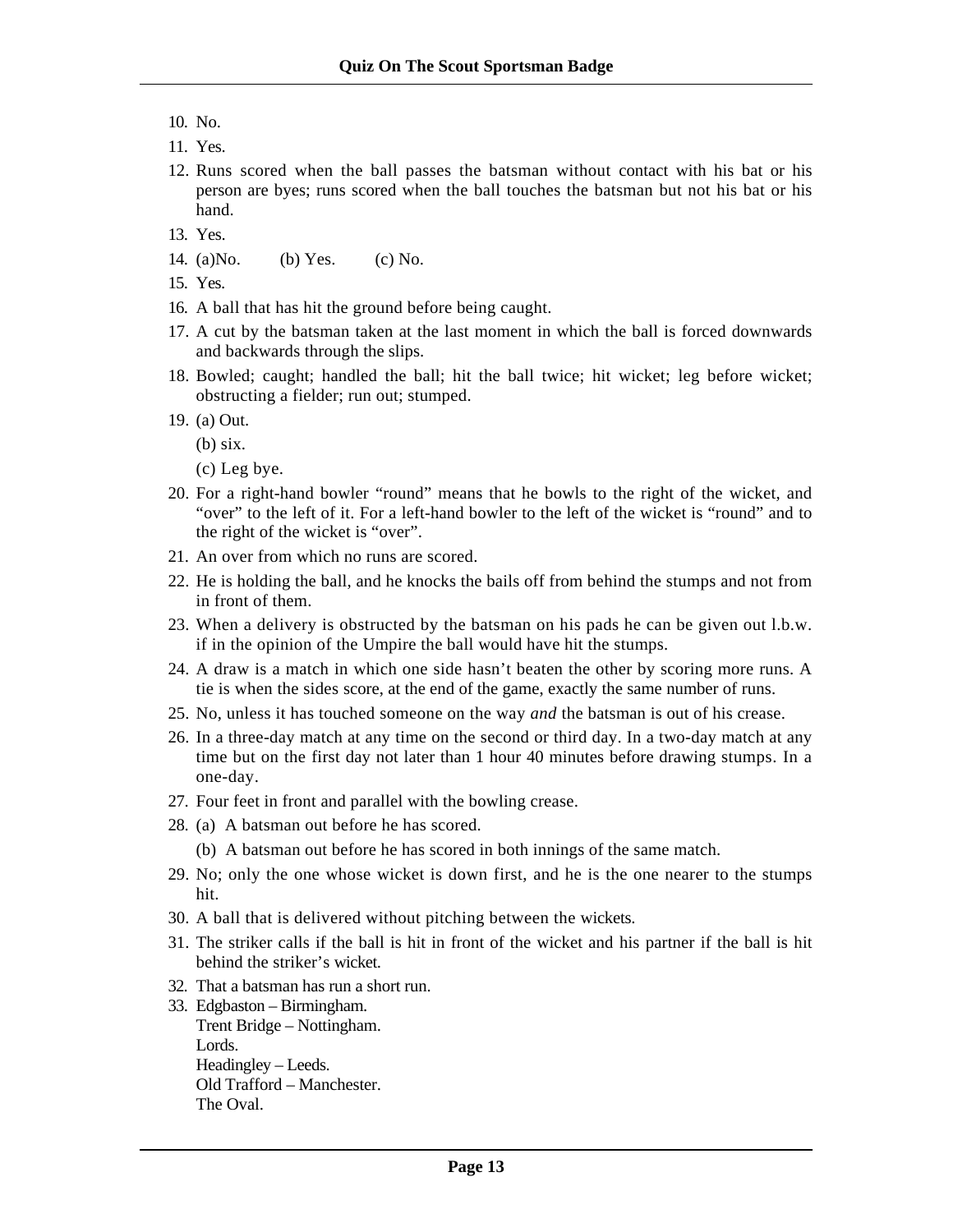- 34. South Africa.
- 35. New Zealand. .

#### **HOCKEY**

- 1. In hockey two umpires normally should control the game (as in cricket). What happens if two umpires are not available?
- 2. Where should flag-posts be placed?
- 3. What is the weight of a hockey ball?
- 4. What is the weight of a hockey stick?



- 5. How do you "bully"?
- 6. When do you bully-off in the centre of the pitch?
- 7. Can you have a bully within the circle?
- 8. "The ball shall not be stopped on the ground or in the air intentionally by any part of the body, except \_\_\_\_\_ " What?
- 9. May you throw or kick the ball?
- 10. If a player (other than the goalkeeper) stops the ball with his body or kicks the ball or breaks some other rule, what happens?
- 11. How many of your opponents must be between you and their goal for you to be on side?
- 12. Can you be offside on your own half?
- 13. Does it make any difference to you if, when you're in an offside position, an opponent hits the ball?
- 14. Are you allowed to "scoop" up the ball when taking a free hit?
- 15. What are the rules for the roller in?
- 16. What is the difference between a "corner" and a "penalty corner"?
- 17. When is a "penalty bully" awarded?
- 18. Where is it taken?
- 19. While it is being taken, where must *all* the other players be?
- 20. Can a goal be scored direct from a penalty bully?
- 21. If during a penalty bully the ball passes over the goal-line (but not between the goalposts of course) from the stick or person of the defending player, what happens?
- 22. If the ball passes outside the circle in any other way, what happens?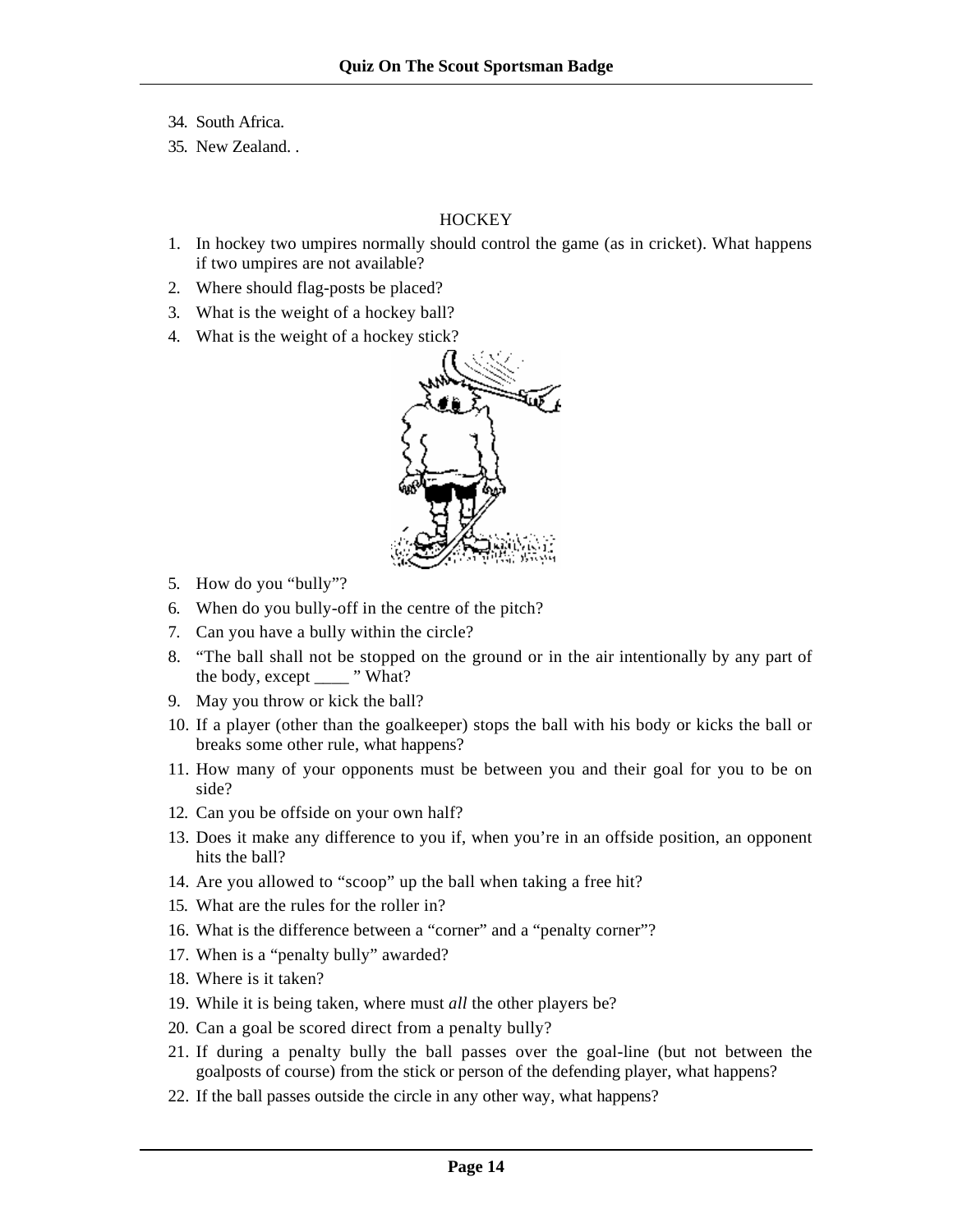

# ANSWERS

### **HOCKEY**

- 1. If there be only one umpire, there should be two lines-men to give side-line decisions.
- 2. At each **corner;** at the centre and 25-yard lines (see diagram) one yard outside the side-lines.
- 3. Between 5½ and 5¾ ounces.
- 4. Not less than 12 oz. and not more than 28 oz.
- 5. Rule 9a runs as follows: –

To bully the bal!, a player of each team shall stand squarely facing the side-lines, each with his own goal-line on his right. Each player shall tap first the ground between the ball and his own goal-line and then his opponent's stick over the ball three times alternately, after which one of these two players must play the ball with his stick before it is put into general play.

- 6. To start a game; restart it after a goal is scored and after half-time.
- 7. Yes., but it must be at least 5 yards from the goal-line.
- 8. The hand.
- 9. No, not unless you're the goalkeeper.